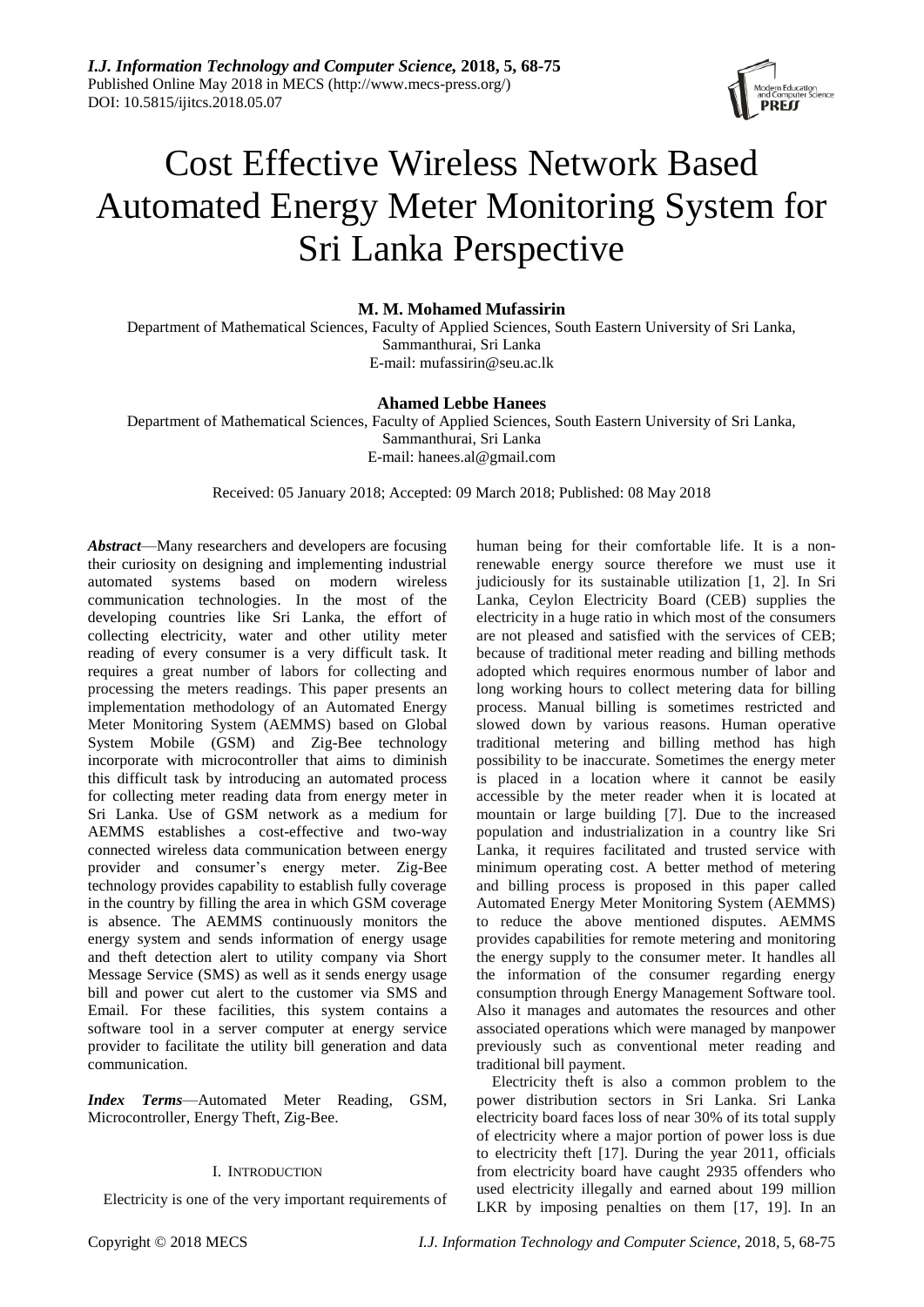attempt to counter the trend, Electricity Board Officials are forecasting to take in tough laws such as withdrawing electricity supplies to houses or industries who are engaged in the act of electricity theft. The economic impacts of theft reduce the income from the sale of electricity and increase the necessity of overcharging to consumers. Only generating more power is not enough to meet present day electricity requirements. Electricity consumption and losses have to be closely monitored and managed to efficiently utilize the generated power [18]. This proposed system also provides an effective mechanism for detecting electricity theft in household site.

The remainder of this paper is organized as follow: Section 2 and 3 discuss the problem definition and objectives of the study. Section 4 discusses the related work of this study and Section 5 is dedicated for research overview. From Section 6 to Section 9, research methodologies and implementation are shown. Section 10 expresses the results and discussion while Section 11 concludes the paper.

## II. PROBLEM DEFINITION

Presently, the most of the houses and industries have mechanical watt hour meters (WHM) in Sri Lanka for measuring electricity consumption and the metering and billing system of electricity board is not fully monitored and automated. End of every month, a meter reader from the electricity board visits every household meter and collects the electricity utility meter reading manually which will later be entered manually in the billing software of electricity board for billing and payment collection. Customers often go to electricity board or other payment center for paying this bill.

Nevertheless, the effort of collecting electricity utility meter reading data related to the consumption of each and every consumer is a difficult task. It requires a great number of labors for collecting and processing the meters readings. The procedures of sending the bills to customer are very laborious and inept. This process is not secured and probability to be inaccurate is high. Further electricity board losses a high percentage of electricity revenue due to power theft, inaccurate meter reading and unwillingness of consumers to pay electricity bills due on time [7]. To solve the above mentioned problems, Sri Lanka electricity board is in need of an effective monitoring and controlling system.

#### III. OBJECTIVES

The main objective of this research is to develop and implementing a fully "Automated Energy Metering and Monitoring System" having advanced competences like remote metering and monitoring the electricity supply to the consumer energy meter. The research is about to handle all the information of the consumer regarding energy consumption using a software tool.

The study also aims the following objects:

- To remote monitoring and controlling the domestic energy meter reading without visiting the site.
- To reduce the labour cost, reading error and operational cost required in the manual metering.
- Provide an effective theft detection mechanism to the energy provider in case of altering the energy meter.
- Provide remote disconnect and re-connect facilities to deal with the customers who have large outstanding dues.

#### IV. RELATED WORK

In this study, authors investigated the existing traditional meter reading system associated with CEB of Sri Lanka and discovered various drawbacks and difficulties. Here authors have studied different technologies and methods available to reduce or overcome the meter reading problems. Finally authors modeled out a worthy and feasible solution for Sri Lanka standpoint after analyzing the number of research papers and studies. Some of the important papers are summarized and evaluated in this section.

Reference [1] suggests a development of a GSM based automatic power meter reading (GAPMR) system to solve this traditional meter reading problems. The GAPMR system contains GSM digital power meters installed in every consumer unit and an electricity ebilling system at the electricity provider side.

In this study, it is failed to classify the area in which nonexistence of trusted third party GSM network coverage.

Reference [3] proposes a basic wireless sensor network based on IEEE ZigBee standards, with prominence to necessary used in the development of a wireless sensor network for automation of energy meter. Here the result shows that ZigBee can be used to transmit the data constantly for a distance of 85 meters. To extend the range of data transmission up to 100s of kilometers, it requires number of routers in the network.

Even though ZigBee is a good option for low data rate sensor network with small size low power requirement, the implementation cost of the initial network is higher as well as the maintenance cost is also inordinate. So that implementing a new sensor network using ZigBee is not a pertinent option for Sri Lanka standpoint.

Reference [7] suggests Electromechanical Energy meters are being replaced by more accurate prepaid digital energy meters. They also claim that a huge percentage of electricity income was lost due to inappropriate meter reading and monitoring. Considerable amount of revenue losses can be minimized by using Prepaid Energy Meters and prepaid cards. The prepaid card system communicates with the power service provider using mobile communication medium.

In this research, the proposed prepaid meter was a good solution for revenue collection from consumer, but it increases the effort of the billing process which is very problematic to consumers. In the meantime the authors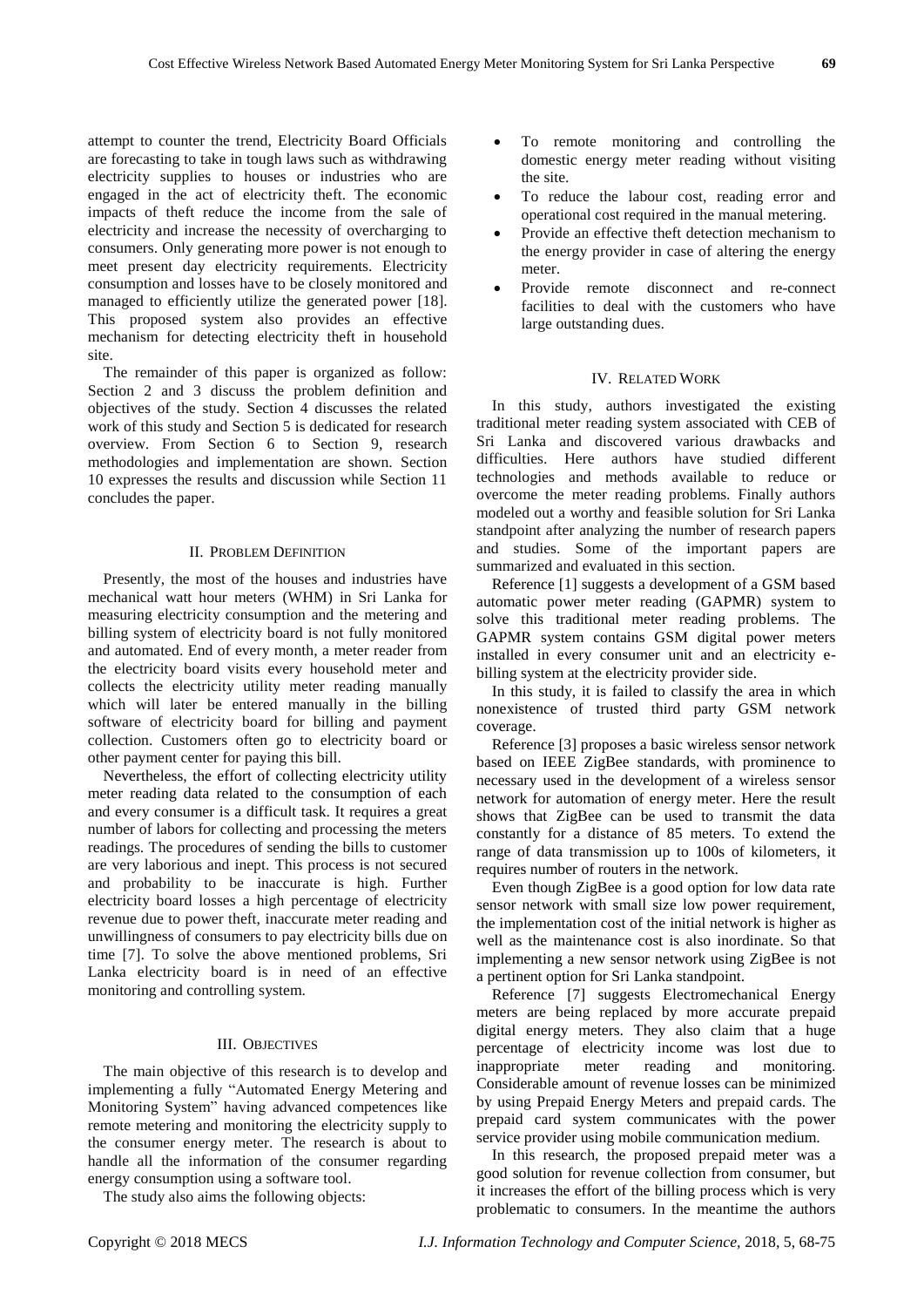put forward about communication between prepaid energy meter and power utility using mobile communication infrastructure but the communication module and infrastructure are not clearly exposed in the proposed work.

Some other international literature propose a few solutions to solve this metering problem such as using Power Line Communication, Sensor Network and Radio Frequency as a communication media but all these ideas increase the initial implementation cost and maintenance cost [24, 26].

According to the survey, authors could not find any other work related to automation of metering system using GSM technology in Sri Lanka. In the most of the geographical area of Sri Lanka are covered by already implemented trusted third party GSM networks which were implemented using GSM towers. Selecting the GSM network as a main line communication media to enable communication between consumer and service provider location is an appropriate solution for a developing country like Sri Lanka. Further utilization of ZigBee technology in a few rural areas in which GSM towers are not available ensures the entire coverage of country by filling the gaps due to the unavailability of the GSM networks. Even more authors have introduced sophisticated solution in this study for reducing power theft and tampering detection in meter system.

## V. RESEARCH OVERVIEW

In the AEMMS system, the wireless communication medias are envisioned to establish a network by which data can be transferred between the digital energy meter (user end) and the server computer of electricity supply companies (energy provider end). Various data communication technologies have been analyzed and proposed for AEMMS, including internet, embedded RF module, WiFi, Bluetooth, Zigbee, Radio Frequency, Power Line (PLC) and GSM [1, 6] however authors selected the GSM and Zigbee based communication media among these technology due to its scalability, reliability and security. The Zig-Bee sensor network is incorporated with AEMMS to cover the area in where the GSM network is not available in the country.

In this study, authors have suggested an embedded microcontroller is interfaced with digital energy meter and GSM modem to control both as shown in Fig. 1. The AEMMS system mainly divided into two sub systems namely Energy Monitoring System and Energy Management System.

The Energy Monitoring System is suitable for energy manufacturing plants or power service providers. The system provides the centralized energy supply monitoring mechanism which continuously monitors the energy meter of consumer and sends utility reading data on schedule or request of energy provider as SMS though GSM modem to energy provider station. The data received from an energy meter will be stored in a server computer which is located at energy provider station for further processing.

In the meantime, a remote control switch is attached at the AEMMS energy monitoring unit which has capabilities to disconnect or re-connect the distribution of energy remotely for a particular consumer. A theft detection unit (shown in Fig. 3.) is attached to the consumer's energy monitoring system to identify the illegal usage of energy. It saves cost devote for huge human labors or meter readers.

The Energy Management System is software tool that intended to manage and save the general cost. These savings may be from effective utilization of labors, saving in the energy wastage and losses. Energy provider sends electricity bill after processing bill either by e-mail or SMS to the customer using this energy management system. This system also allows the customers to pay bills online either by credit/ debit cards or any other electronic payment methods. It provides autonomy to electricity companies to take action against consumers who have outstanding dues; if they fail to pay their bill before due date, system disconnect the electricity supply of the particular customer otherwise service provider can continue the power supply of customer [2]. Service provider also can re-connect the power supply after paying the outstanding dues. It also gives the power cut information to consumer prior while gives tampering and theft detection alerts to service provider. Fig.1 shows the general structure of the AEMMS system whereas Fig. 2 shows the Network diagram of AEMMS.



Fig.1. Block diagram of AEMMS

AEMMS is integrated with microcontroller and GSM modem to transmit the meter reading data over the data communication network. These reading data will be later stored into Energy Management System placed at energy provider station. Efficiently collecting meter reading from a large number of energy meters of several houses and buildings are still a challenging problem. In a country like Sri Lanka the GSM networks are networked using towers which are unavailable in some of the remote areas.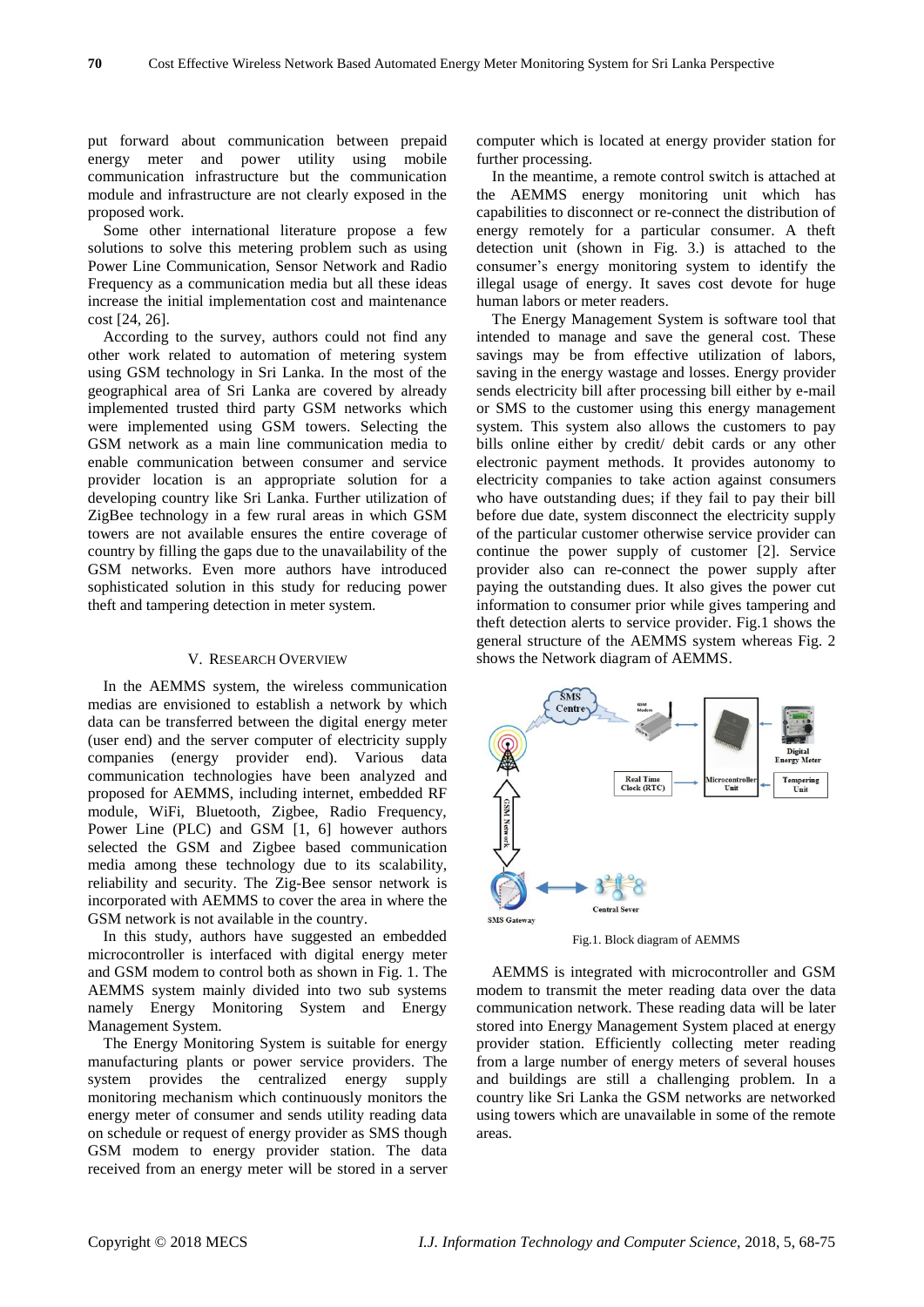

Fig.2. Network diagram of AEMMS

#### VI. RESEARCH METHODOLOGY

In AEMMS, a digital energy meter is used to measure the units of energy consumption at the consumer end where a microcontroller counts the number of units measured in the digital energy meter and store in its memory (RAM). The microcontroller is also interfaced with the Real Time Clock (RTC) and GSM modem to communicate with the energy provider's server in which RTC gives the relevant time of meter reading data collection whereas GSM modem sends the message containing meter reading at particular time and date. Every consumer has a separate unique number with respect to the SIM card installed in the GSM modem, which is controlled by the corresponding authority to identify the consumer.

At the same time, a server computer is interfaced with a GSM modem at energy provider end which is used to receive the message from consumer end and sends predetermined command messages to do respective operations on the consumer meter system.

The server computer calculates the bills from the reading of the energy meter with respect to the estimated total unit costs in the relevant interval and sends the bill to the consumer's mobile phone and E-mail. After sending the bill, if the customer got delayed to pay the outstanding bill before due date decided by service provider, a notification alert message will be sent to the customer requesting for paying outstanding dues. Even though if the dues are not paid, the energy supply to the customer will be disconnected by sending the appropriate command from the server. If the bill is paid before the due date, the supply will be re-connected or continuous without any interruption.

#### VII. USE OF ZIG-BEE NETWORK

In new epoch of wireless applications, a new standard IEEE 802.15.4 has been invented that is named as ZigBee. ZigBee is a low cost, low power wireless mesh sensor networking standard [20]. This permits the technology to be widely deployed in wireless monitoring and controlling systems, the low power with smaller batteries allows longer life and mesh networking provides high reliability and scalability [3, 6, 8].

In this AEMMS implementation model, a separate network is implemented using ZigBee technology where the GSM Network is not accessible or available. The Zig-Bee communication system collects the meter reading data and sends to the further connected electricity regional/sub-regional office, which will rather act as a base station. Base station is connected with central server of energy provider which accumulates the reading data using ZigBee network and then sends to the main server. The result shows that ZigBee technology could be used to transmit the data continuously for a distance of 85 meters. To extend the range of data transmission up to 100s of kilometers, it is the best option adding routers in the network [3].

## VIII. METHODOLOGY FOR THEFT DETECTION

Electricity theft is a very communal problem in many developing countries like Sri Lanka. Mainly the electricity theft happens via bypassing the energy meter using a piece of wire, people simply bypass the energy meter which measure the consumption units by placing a wire before and after the meter reading unit [9, 10, 17].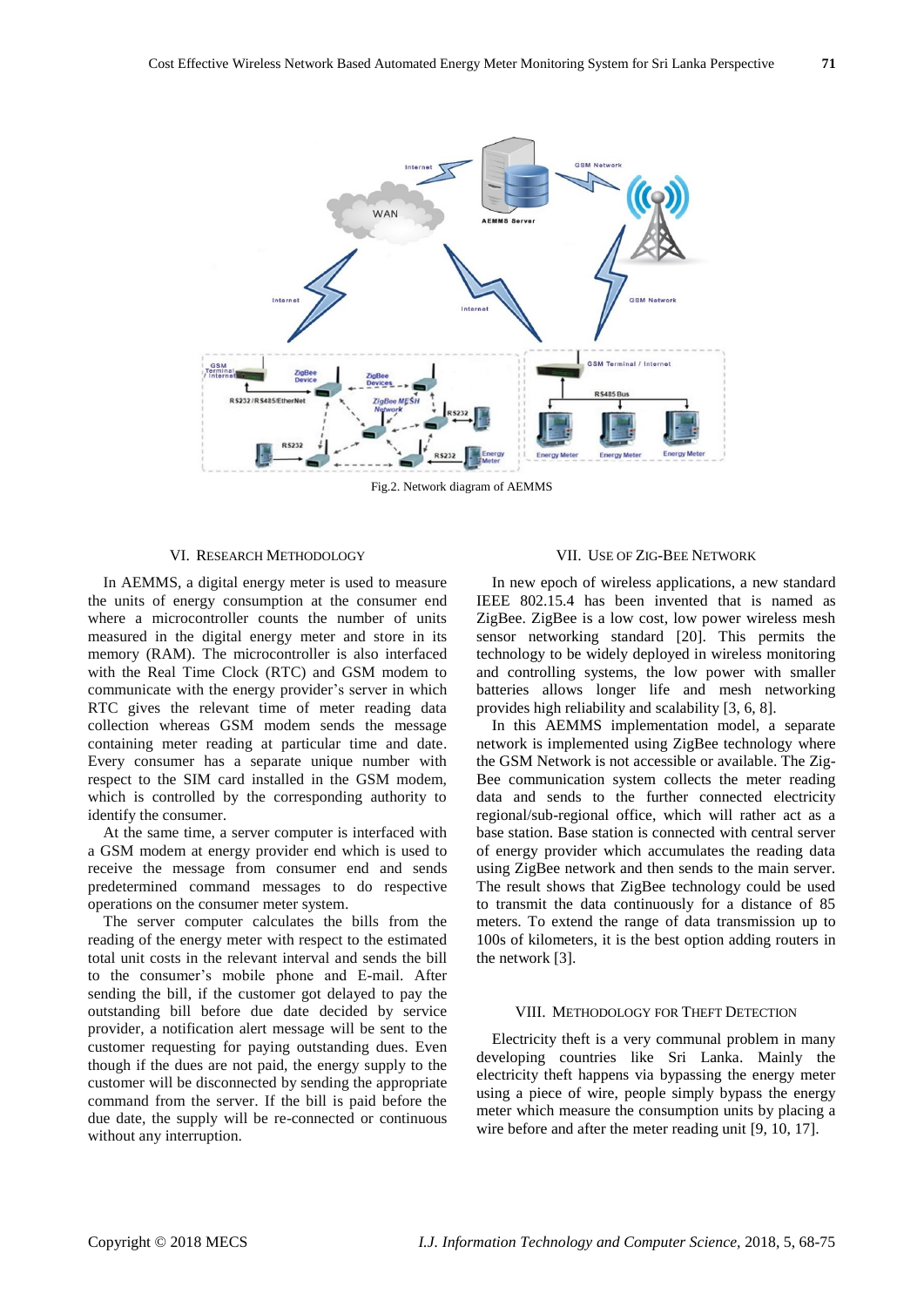For energy theft detection, a comparison module is set at the consumer digital energy meter that receives meter data of the measured power consumed by a customer (Pconsumed) and delivered power data that includes meter data of the power delivered to the customer (Psent). These two data will be sent through comparator that compares the two values (Pconsumed – Psent) and determines a difference between the sent power data and the delivered power data.

If the difference between the sent power data and the delivered power data is greater than a predetermined amount, indicates a discrepancy occurred. Then the microcontroller in the comparator takes the differences and customer identification ID and sends an alert message to the electricity substation through GSM based communication network. The block diagram in Fig. 3 shows the basic components of the comparison module.



Fig.3. Block diagram of theft detection unit in AEMMS

On every occasion the input power passes from supplier to the consumer and the total amount of power receives by the receiver are not equal indicates a possibility of theft of power [9, 16]. Following mathematical comparison occurs in the comparison unit.

 $\Sigma$ Psent =  $\Sigma$ Pconsumed + Loss  $\rightarrow$  No Energy Theft

 $ΣPsent ≠ ΣPconsumed + Loss →$  Energy Theft Occurs

Where, Psent is the Meter data of the power delivered to the customer, Pconsumed is the Meter data of the power consumed by a customer.

## IX. SYSTEM IMPLEMENTATION

The flow diagram shown in the Fig. 4 describes the general flow of the data and processes in the AEMMS, between the energy provider and the meter system installed in the consumer household. The energy provider often requests the data of reading from consumer site meter in every month or in a relevant interval. When the

request message is received to the microcontroller, the digital energy meter constantly gives the reading as number of units consumed with the date and time of the corresponding reading to the energy provider using GSM modem. If any unauthorized message or alteration occurs, the microcontroller will send an alert to the energy provider.



The microcontroller application was programmed using C language in the Keil MCB2130 integrated development environment (IDE). All software development tasks including editing, compiling and debugging were done using the above mentioned IDE. The given algorithms show the clear function of the system in the consumer and service provider end. The tested prototype of the implemented system is shown in Fig. 5.



Fig.5. Prototype of AEMMS in a simulated environment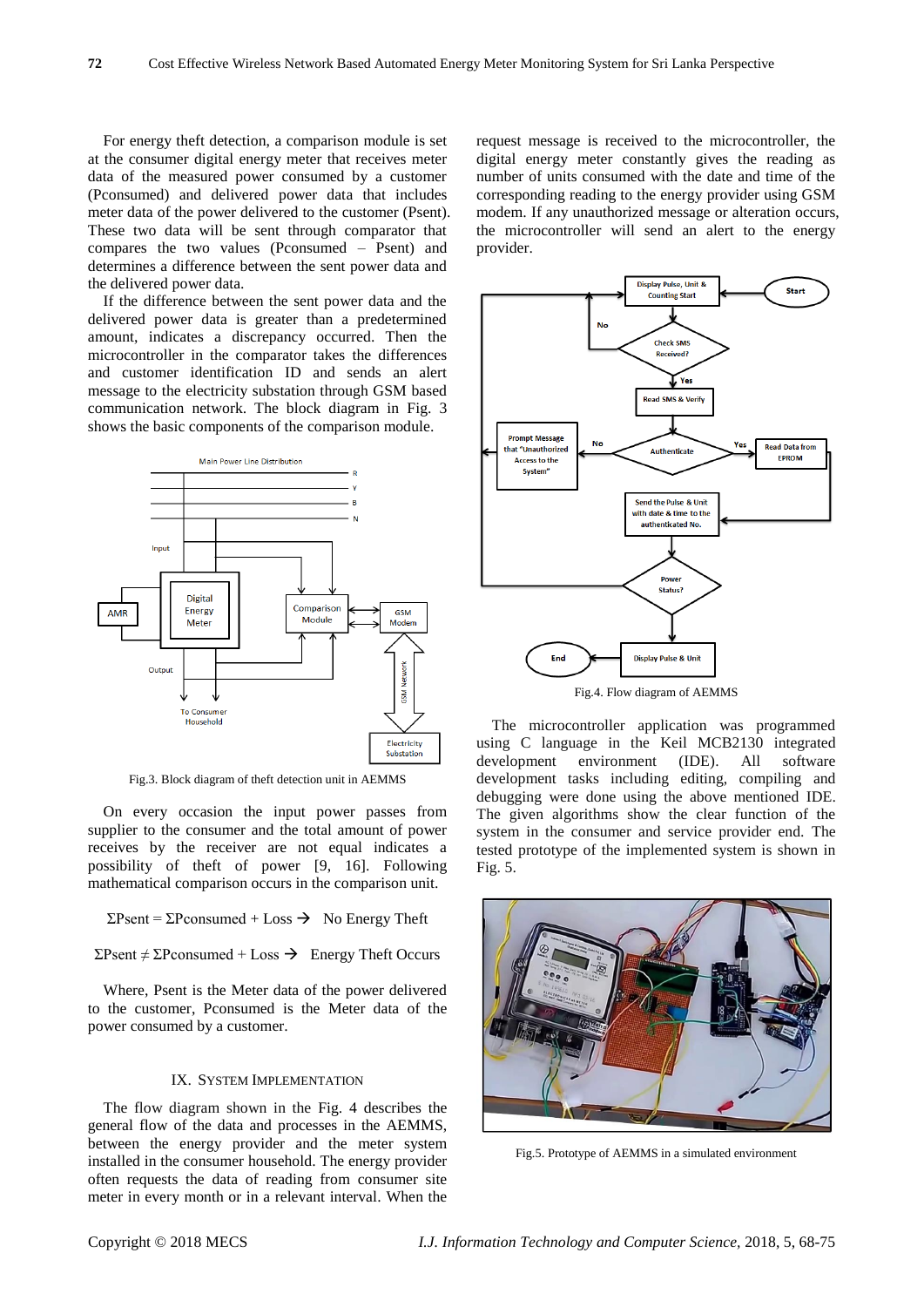*A. Algorithm for Automated Energy Meter Monitoring at Consumer's End*

- *1. Start*
- *2. Initialize the AEMMS.*
- *3. Check the message status received from service provider.*

*If the message pulse is 1, connect energy supply and read the current meter reading.*

*If the message pulse is 0, disconnect the energy supply.*

*Else*

*Go to step 2.*

- *4. Measure the time of meter reading using RTC.*
- *5. Store the values at microcontroller and send the message (reading + time) using GSM modem.*
- *6. If the received message pulse is invalid then prompt an alert message to sever and repeat the step 2*

*B. Algorithm for Energy Monitoring and Billing Process at Server End*

- *1. Start*
- *2. Initialize the request signal*
- *3. If the reading is received from consumer meter, start data transfer to the server from microcontroller with the unique ID Otherwise Go to step 2.*
- *4. Calculate the total consumption cost + outstanding dues and send invoice to the customer via SMS and Email,*
- *5. Store the calculated values at server*
- *6. If the confirmation message is found, then erases the content of the message status and stop Otherwise go to step 2.*
- *7. If the consumer due is not paid, disconnect the energy supply and go to step 2.*

## X. RESULTS AND DISCUSSION

The traditional metering and billing methods requires huge number of manpower and long working hours. In Sri Lanka the Ceylon Electricity Board (CEB) is responsible for electricity distribution over the country which spends a large amount of money in the metering process. In this research authors have designated Kalmunai Division of CEB as an illustration area for cost analysis in the metering process. The Kalmunai CEB office obligates 37 employees for collecting the meter reading from 76,013 electricity consumers in 2015. The Table 1 shows the cost analysis related to metering in Kalmunai area in 2015 with details of consumers and meter readers. Through implementing this project, the CEB can save about 1,028,000 LKR (7700 USD) per month in Kalmunai region. The implemented AEMMS system was tested in a simulated environment and shown high accuracy in an acceptable range. The GSM based communication network has provided excellent performance in connecting devices and software system for wireless communication.

Table 1. Cost Analysis Related to Metering in Kalmunai Area in 2015

| S.No                             | <b>Types of Consumer</b>       | <b>No. of Consumers</b> |
|----------------------------------|--------------------------------|-------------------------|
|                                  | Single Phase<br>consumer       | 74,695                  |
|                                  | 3-Phase consumer               | 1269                    |
|                                  | <b>Bulk Supply</b><br>consumer | 49                      |
| <b>Total Number of Consumers</b> |                                | 76,013                  |

**Number of Meter Readers**:- Permanent: 24 & Contract: 13 **Unit cost per reading**:- For Rural area: Rs.9.00, For Urban area: Rs.8.00

**Total meter reading cost (≈) per month:- Rs. 1,028,000.00 (7700 USD)**



Fig.6. Home window for Energy Management software in the server computer

| 轀                      | FormCustomer      | $\boldsymbol{\times}$<br>$\Box$ |
|------------------------|-------------------|---------------------------------|
| Customer               |                   |                                 |
| Name<br>Address        | Π<br>$\checkmark$ |                                 |
| <b>Account Number</b>  |                   |                                 |
| <b>Tarrif Catogory</b> | 1<br>v            |                                 |
| SName                  |                   |                                 |
| Region                 |                   |                                 |
| <b>NIC</b>             |                   |                                 |
| Mobile No              |                   |                                 |
| Email                  |                   |                                 |
| Usemame                |                   |                                 |
| Password               |                   |                                 |
|                        | Save              | Cancel                          |
|                        |                   |                                 |

Fig.7. Customer Registration Window for Energy Management software

We have named the energy provider company as Green Life Energy (Pvt.) Ltd for demonstration purpose. Fig. 6 shows the home window for Energy Management software in the server computer where the administrator can do multiple functions such as adding new customer, check and pay bill of the particular customer and generate the email and SMS to the customer. Fig. 7 shows the customer registration window for Energy Management software in which new customer can be added by the administrator. As shown in the Fig. 8, the customer can check their bill and pay their bill using online customer support system after successful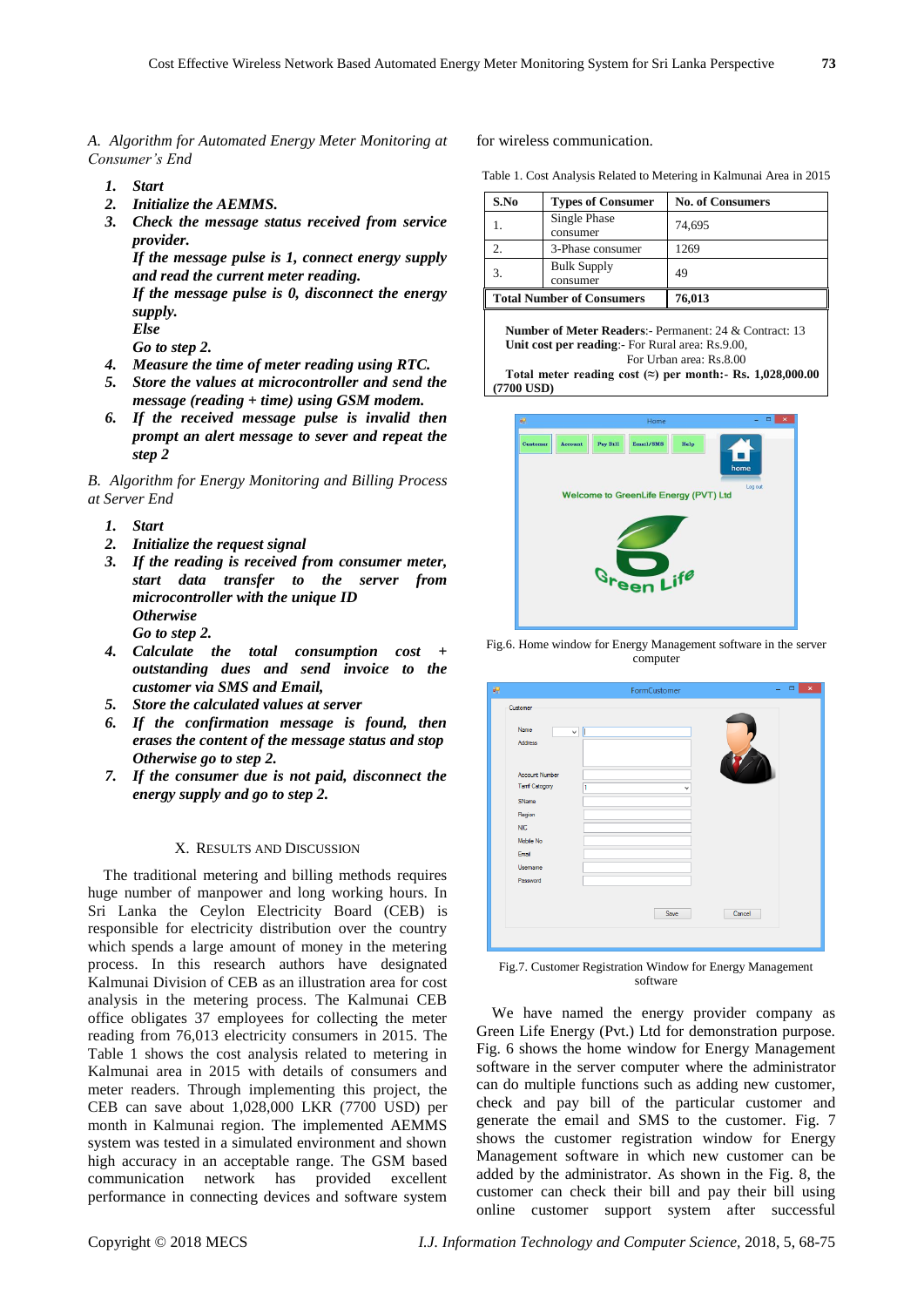authentication. A SMS alert sent by the Energy Management software to the customer is shown in the Fig. 9 whereas an E-mail message is shown in the Fig. 10 in the same type.

| My ASP NET Application x                                                                                                                                                                                                                      |                                                                                                                                                                                                                                                        | $\Box$                             |
|-----------------------------------------------------------------------------------------------------------------------------------------------------------------------------------------------------------------------------------------------|--------------------------------------------------------------------------------------------------------------------------------------------------------------------------------------------------------------------------------------------------------|------------------------------------|
| localhost:5201/CheckBill.aspx                                                                                                                                                                                                                 |                                                                                                                                                                                                                                                        | $Q \, \frac{d}{d \lambda}$         |
| Green Life                                                                                                                                                                                                                                    | Check Bill  <br>Pay Online<br>Change Password                                                                                                                                                                                                          | Log Out<br><b>Edit Information</b> |
| <b>Check Bill</b>                                                                                                                                                                                                                             |                                                                                                                                                                                                                                                        |                                    |
| Account No.:<br>Customer Name:<br>Address:<br>VAT Reg. No.:<br>Total Amount Due as Indicated in Last Bill:<br>Last Payment:<br>Last Month Meter Reading:<br>Unit Consumed (This Month):<br>Charge for This Month:<br><b>Total Amount Due:</b> | 12345<br>Mr. MM. Mchamed Mufassirin<br>Faculty of Applied Sciences, South Eastern University of Sri Lanka<br><b>VATRIS61</b><br>Rs. 2620.00<br>2014.06.25<br>Rs. 2000.00<br>2014.07.10<br>00570.5<br>2014.07.25<br>110.5<br>Rs. 1749.00<br>Rs. 2369.00 |                                    |
| @ 2014 - Mufassirin                                                                                                                                                                                                                           |                                                                                                                                                                                                                                                        |                                    |

Fig.8. Check bill page of online customer support system



Fig.9. SMS alert of bill details sent by Energy Company to customer



Fig.10. E –mail alert of bill details sent by Energy Company to customer

## XI. CONCLUSION

The proposed AEMMS in this paper occupied many advanced study results in computer technology and communication technology. It presents an

implementation methodology of an Automated Energy Meter Monitoring System based on GSM network and Zig-Bee technology which are incorporated with microcontroller. AEMMS avoids the task of manual metering by automating energy meter reading in Sri Lanka. The meter reading and controlling task can be done at the energy provider's management station without visiting the consumer energy meter. At the same time, the energy provider can control the distribution of power connection remotely.

The system provides many significant superiorities, such as wireless data transmission, low-workload, antitheft mechanism and less-expenses to CEB. The using of embedded microcontroller and GSM modem improves the stability of wireless data transmission. By using this system the invoice will be sent to the customer directly via SMS and Email in which paper is not required for billing which saves paper and printing cost. The bill can be paid using online customer support system of AEMMS. For a long distance of transmission of data GSM based communication has shown admirable performance. Use of Zeg-Bee technology ensures the entire coverage of the country.

#### **REFERENCES**

- [1] H. G. R. Tan, C. H. Lee, and V. H. Mok, "Automatic power meter reading system using GSM network,"  $8^{th}$ *International Power Engineering Conference*, pp. 465- 469, 2007.
- [2] A. Jain, D. J. Kumar, and Kedia, "Smart and intelligent GSM based automatic meter reading system," *International Journal of Engineering Research & Technology (IJERT)*, vol. 1, issue 3, May 2012.
- [3] V. Pande, G. S. Ghatorora, D. Bhondekar, M. Haldankar, and S. Gandhi, *"*Energy meter automation using ZigBee protocol," *International Journal of Computer Technology and Electronics Engineering (IJCTEE)*, vol. 3, pp. 16-32, March-April 2013.
- [4] P. Bharath, N. Ananth, S. Vijetha, and K. V. J. Prakash, "Wireless automated digital energy meter," *Sustainable Energy Technologies Conference, IEEE*, pp. 564 – 567, Nov 2008. "doi: 10.1109/ICSET.2008.4747071"
- [5] V. Bhashkar, S. Kumar, C. Prasad, G. K. Modi, and R. Mahto, "A reliable automatic meter reading system using power line distribution network," *Undergraduate Academic Research Journal (UARJ),* vol.1 pp. 124-129, 2012.
- [6] S. Arun, and S. Naidu, "Design and implementation of automatic meter reading system using GSM, ZIGBEE through GPRS," *International Journal of Engineering Research & Technology (IJERT)*, vol. 2, pp. 321-325, May 2012.
- [7] A. Jain, Bagree M. A prepaid meter using mobile communication," *International Journal of Engineering Research & Technology (IJERT),* vol. 3, pp. 160-166, 2011.
- [8] A. C. D. Bonganay, J. C. Magno, A. G. Marcellana, J. M. E. Morante, and N. G. Perez, "Automated electric meter reading and monitoring system using ZigBee-integrated raspberry Pi single board computer via Modbus," *Electrical, Electronics and Computer Science-2014 IEEE Students' Conference, IEEE*, pp. 1 – 6. March 2014.
- [9] S. Patil1, G Pawaskar, and K Patil, "Electrical power theft detection and wireless meter reading," *International*